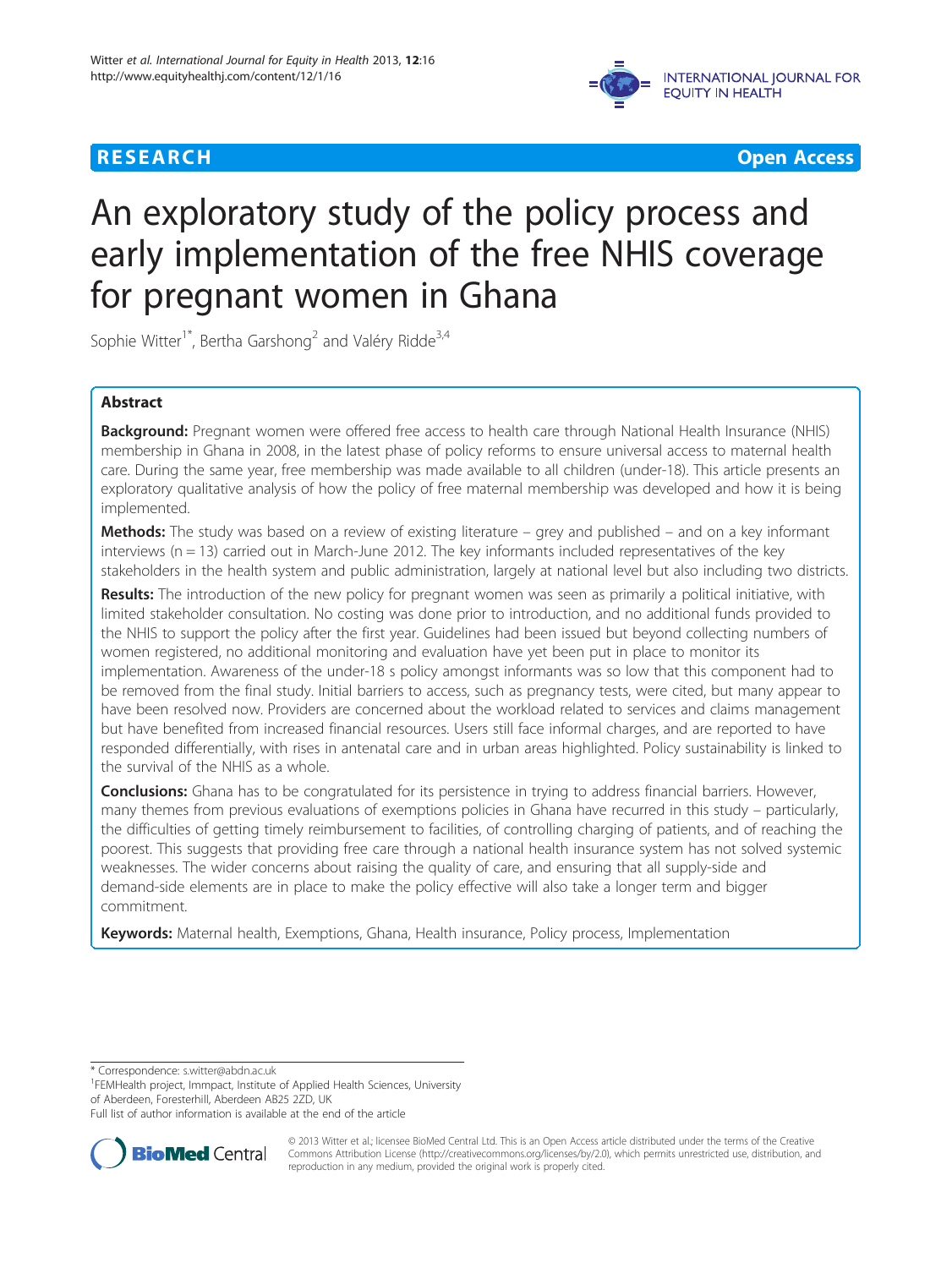# Background

Ghana has been selected as a case study for this research as it has actively engaged in a number of policy reforms in recent years to increase the financial accessibility of maternal and child health care. In 2003–4, exemptions were introduced for delivery care, first in four regions and then in 2005 across the country. This policy was later superseded, in 2008, by free coverage of all pregnant women within the National Health Insurance Scheme (NHIS), which had started in 2005. While the first phase has been relatively thoroughly evaluated [\[1](#page-10-0)], there is less understanding about the recent NHIS reforms in terms of access to reproductive and child health services, which includes the decision in 2008 to extend free coverage to all under-18 s, regardless of parental membership. Understanding the implications of the recent financing reforms for access to quality reproductive and child health services is very policy-relevant in Ghana today, and for other countries in the region, particularly those which are introducing social health insurance programmes and exemptions from payment for whole population groups.

Ghana has made significant progress in health outcomes: infant mortality has reduced (from 77 in 1988 to 50 in 2008), while child mortality has reduced to 80 deaths per 1,000 births [[2\]](#page-10-0). However, much targeted effort is required to ensure maternal health outcomes in particular are improved. Maternal mortality remains high, though it has declined in the past two decades from 740 per 100,000 live births in 1990 to 451 in 2008. Family planning acceptor rates have been climbing (from 25% in 2006 to 31% in 2009). Antenatal care coverage remains high at around 92% in 2009. Skilled deliveries have remained fairly constant, at around 45% in 2006–9 (though with annual fluctuations). Roughly half of women receive post-natal care (56% in 2009) [[3\]](#page-10-0). Neonatal deaths account for 60 percent of the deaths in infancy. Despite progress, Ghana is still off track on both Millennium Development Goal (MDG) 4 and MDG 5 [\[4\]](#page-10-0).

This study was designed to add to understanding of recent policies to reduce financial barriers to care for vulnerable groups in the region. The policy of providing free care under the NHIS for pregnant women was launched on the 1st July 2008. According to guidelines issued that month, the focus of the policy was on reducing maternal mortality [[5\]](#page-10-0). It waived the NHIS premium and registration fees and waiting time for pregnant women and entitled them to the full package of care provided by the NHIS. It also covered the newborn for the first three months of their life. In relation to offering free membership to under-18 s, which was launched in September 2008, no specific guidelines were issued. These are relatively new policies, which have not been analysed publically to date. According the NHIS figures for 2010, more than 49% of its registered identity card holders were under-18, and 5% of them were pregnant women [\[6](#page-10-0)]. These groups therefore form a substantial part of the overall membership.

Previous studies, both in the region and in Ghana, of selective exemptions targeted at vulnerable population groups have shown that they are appreciated by the population and can increase utilisation of services and also reduce inequalities [\[1,7](#page-10-0)]. However, a number of weaknesses have also been noted, including commonly a lack of detailed planning for policy implementation, shortages of funding and other inputs in relation to the increased demand, poor communication of policies, poor specification of the exempted package, lags in payment (and/or longer term debts) in relation to providers, and increased strain on the provider-patient relationship [[8-11](#page-10-0)]. In this study, we sought to understand whether an exemption approach embedded in a social insurance system had faced similar implementation difficulties or not. This is a question with resonance in the region and beyond. The push towards universal health coverage, combined with a focus on reaching the MDGs, has led a large number of countries to experiment with different ways of reducing financial barriers for pregnant women and children in particular. There is a growing interest not only in how different policies perform but also in how to improve their roll-out and implementation [[12](#page-10-0)].

#### **Methods**

The exploratory study was based on six main research questions, which were adapted from a checklist [[13\]](#page-10-0). This checklist distilled good practices for implementation of exemptions policies, based on previous evaluations. The good practices centred on the six areas of policy design; the policy development process; dissemination of policy; resource allocation; payment systems; and management, monitoring and evaluation. The six questions aimed:

- 1. To understand the policy development process of the introduction of the national free maternal health policy and exemptions for children under 18 years.
- 2. To find out if the exemptions policy was costed and the process of resource allocation to implement it.
- 3. To find out how funds for the implementation of the policy arrived at the implementation level.
- 4. To find out if guidelines were put in place for the dissemination, implementation, monitoring and evaluation of the policy and how these were implemented.
- 5. To find out the perception of key stakeholders about the policy and its implementation.
- 6. To make recommendations to policy makers and managers for the effective implementation of the policy.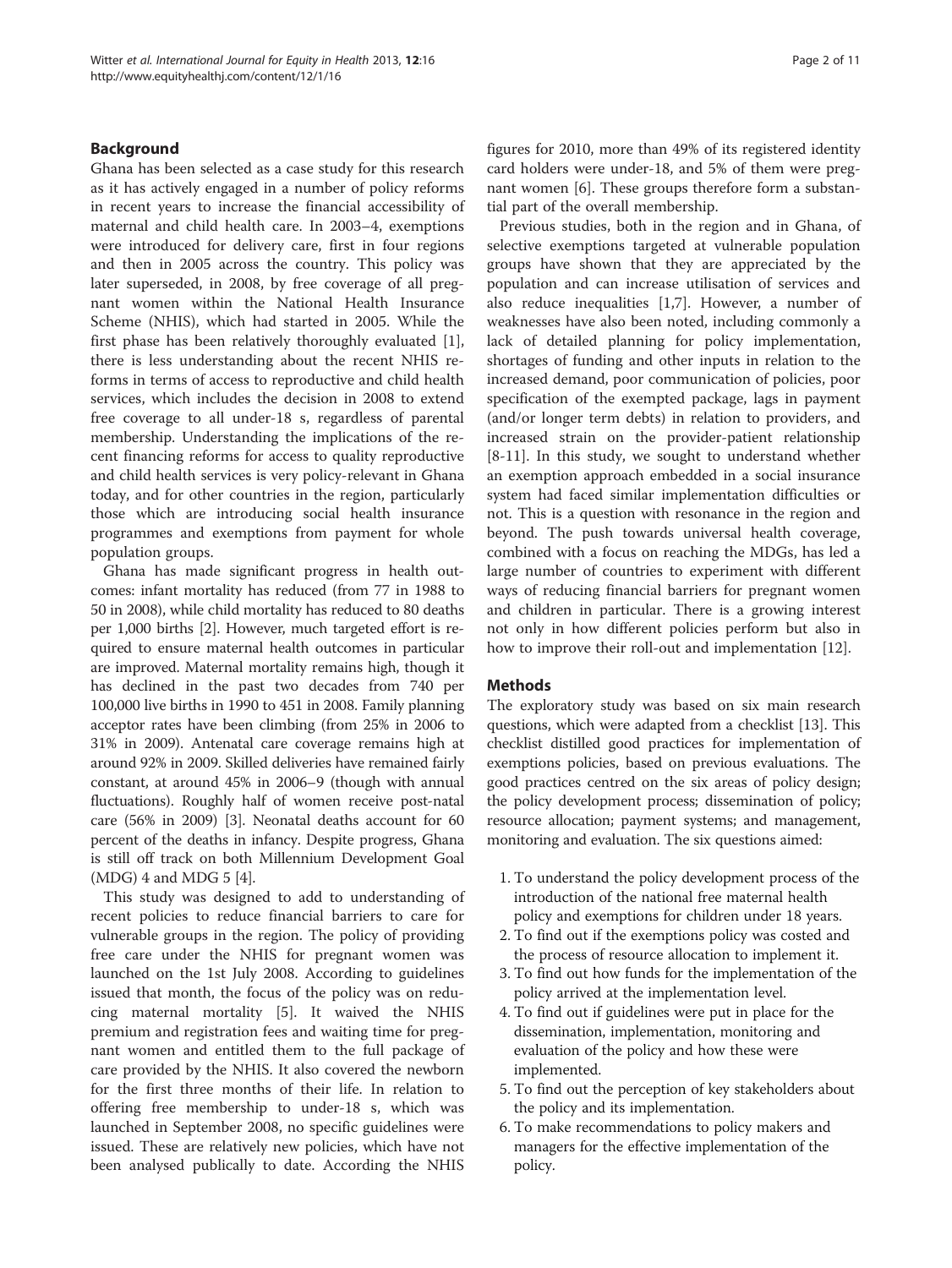The study was conducted between March and June 2012, using two research methods – a literature review and key informant interviews.

A document review was conducted of relevant MoH and Ghana Health Service (GHS) policy documents on maternal exemptions policies in Ghana. These were gained through requests to the key informants and from the archives of the researchers. A search was also done through Google Scholar for published articles on maternal exemptions in Ghana. Search terms included Ghana and national health insurance or NHIS and pregnant women or children and free care or exemption. The few articles and documents of relevance were analysed thematically, using the six main research questions.

Thirteen key informant semi-structured interviews were conducted with a purposively selected sample comprising most of the main stakeholder groups, including parliamentarians [\[1](#page-10-0)], donors [[1\]](#page-10-0), staff from various concerned ministries (Health, Finance and Economic Development, and Women and Children) [\[5\]](#page-10-0), health insurance representatives [[1](#page-10-0)], and implementers within the GHS, at national [\[3](#page-10-0)] and district [[2\]](#page-10-0) levels. Participants were identified based on the posts they held, which included some responsibility for or involvement in the policy's development and implementation. The two districts were selected pragmatically as being close to Accra – one urban and one rural. The interviews were tape recorded and transcribed. They were analysed thematically. The results are presented below following the framework presented in Figure 1, which adopts the logical sequence of policy development, implementation and effects.

Ethical clearance of the study protocol was given by the Ghana Health Service Ethical Review Committee in March 2012 (GHS-ERC: 18/01/12). Consent of all interviewees was sought. They were informed about the study and the purpose of the study, and that their participation was entirely voluntary. Confidentiality of all respondents was ensured. Given that the stakeholder group was limited, no identifiers are given for the citations below, to respect the anonymity of informants.

Although the scope of the original study covered both maternal and under-18 exemptions, the awareness of respondents of the details and operation of the policy for under-18 s were so limited that this component had to be removed in the analysis.

# Results

# Background to the policy

Most key informants pointed to concerns about statistics for maternal health and the need to reach the Millennium Development Goal 5 as the main driver behind the policy. The recognition that most women do not deliver with a skilled attendant was a major concern and the common perception was that removing financial barriers would facilitate access to health care service use by pregnant women. Many also raised other access barriers, including geographical, service availability, socio-cultural and informational barriers.

'Basically, it was designed to reduce maternal mortality by improving access to women who do not use maternal health services because of financial reasons' (respondent 3)

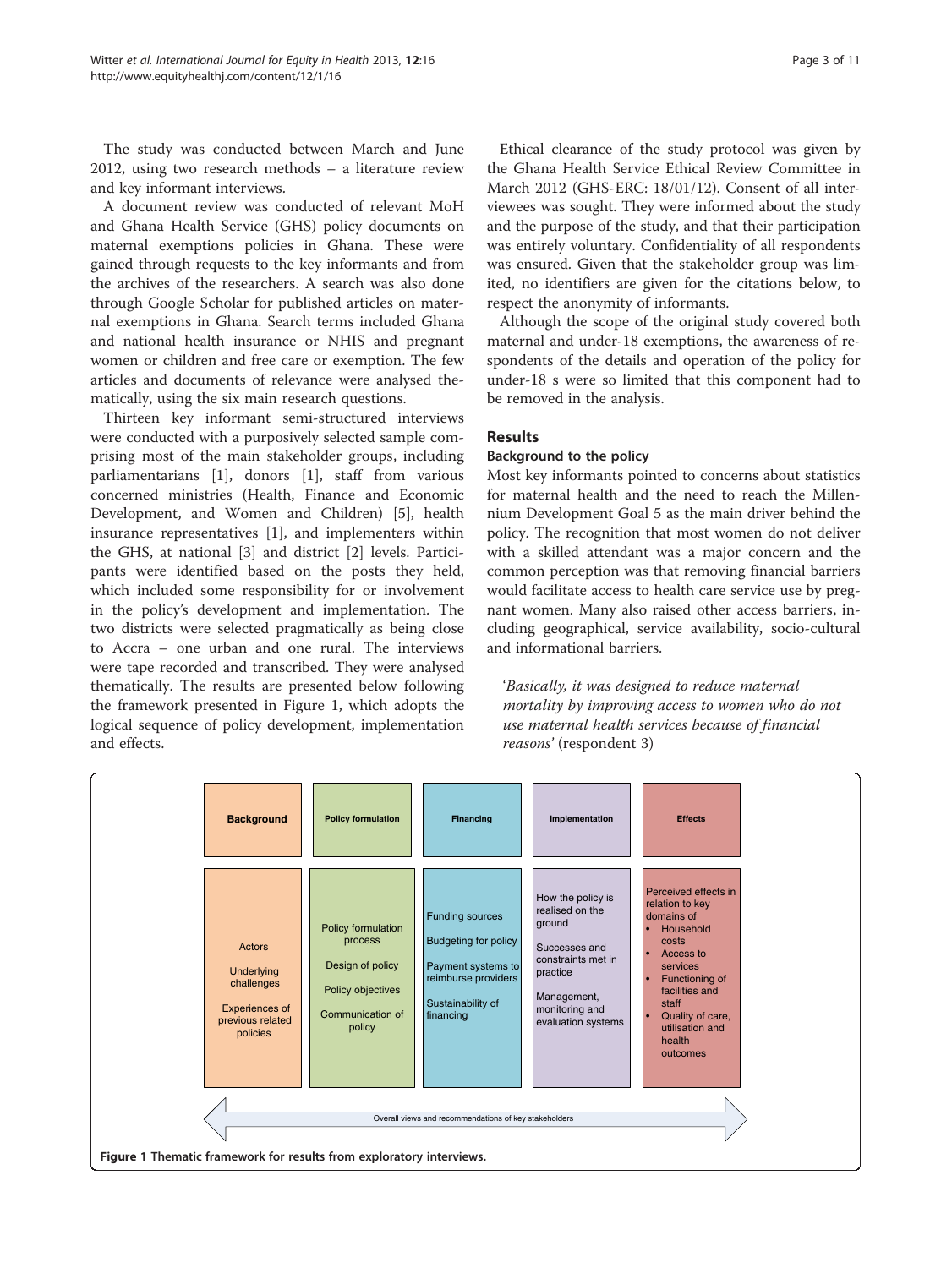Most respondents showed very little awareness of the lessons learned from the earlier phase of maternal delivery exemptions, which were still technically in force when the new NHIS-based policy came in, although the application had collapsed due to lack of funding [\[14](#page-10-0)]. Some referred to the earlier studies done by Immpact, but it was not clear whether these had influenced the new policy design.

#### The process of developing the policy

According to informants, the President announced free care for pregnant women through the NHIS in 2008. The announcement followed a visit by the President to the UK in April where it was agreed that UK funds would be used to support the policy. The guidelines had to be prepared quickly as it was announced by the President for a fixed date. It was to start from the 1st July (Republic Day – a public holiday). Maternal mortality was declared a national emergency by the Minister of Health. After this, a maternal mortality conference was held in July 2008, with representatives from across Ghana and also internationally, although the report of the meeting fails to mention the policy [\[15\]](#page-10-0). A safe motherhood task force was also set up in September 2008.

The main stakeholders were the Ministry of Health (MoH), GHS, Christian Health Association of Ghana and the NHIS, who worked together on the guidelines. Policy guidelines were issued on the 27th July [\[5\]](#page-10-0). They specified eligibility (all pregnant women, and newborns for the first three months of their lives) and benefits package (all health services which are normally provided within the NHIS package falling within the year, starting from the presentation of the pregnant woman to a health facility). The Ministry of Women and Children had done some advocacy for free maternal care.

Some complained that there was not enough stakeholder consultation and that the details had not been well articulated. It was generally believed that policy comes from the top down, and is developed administratively, without adequately involving implementers – for this and other policies.

'We at the lower levels were not involved. As I said the stakeholder involvement was not good' (respondent 6)

'It's political expediency - the politicians say that I want it done now, so you have to do it' (respondent 11)

## Communication of policy

Official stakeholders within the health services and the insurance scheme reported that they were informed about the policy through circulars, letters and memos. However, not all stakeholders were well informed. One of the key stakeholders, for example, was not aware that registration fees were waived for pregnant women. Not all the relevant departments in the MoH were able to recall receiving a written copy of the guidelines. Some stakeholders within the Ministry of Health were not fully aware of the details of earlier policies either. Respondents at district level also reported some lack of clarity on how to implement the policy due to different rules being applied.

'There was some correspondence from national level sort of that tried to state what it is and what it's not but it was not widely disseminated, there were some confusions about it and when insurance took over, the insurance started making their own rules about who qualifies and that you need to come to the hospital and get a pregnancy test and things before you go to the insurance' (respondent 6)

Funds for training staff in how to implement the policy were said to be lacking, so communication with the health system was restricted to sending the guidelines to districts. For the public, the media, Members of Parliament and District Chief Executives took up and passed on the message of the President.

#### Budgeting & funding sources

Prior costing and budgeting of the policy was not done, however some estimates may have been made after the decision was taken, according to key informants. The Ministry of Finance allocates funds based on agreed annual priorities and work plans with the MoH but was not aware of any additional allocation to support this specific policy. Although the United Kingdom government supported the policy, the budget funding was already in place and the overall amount of aid was not increased, so in reality there was no new money for this policy, although a notional £4.5 million was allocated to the policy from the UK aid programme. In the first year, the MoH made a transfer to the NHIS to cover some of the costs. There continued to be some support to the implementation of the policy but it was not thought to be adequate.

'No cost analysis was done to find out if this 4.5million, how many years it will take, how many women it'll cover, no' (respondent 11)

'As up to today, nobody knows whether the money has been transferred to the health insurance or not' (respondent 11)

There was a lack of understanding amongst these key informants of how the policy was being funded. It was assumed by many key informants to be funded separately by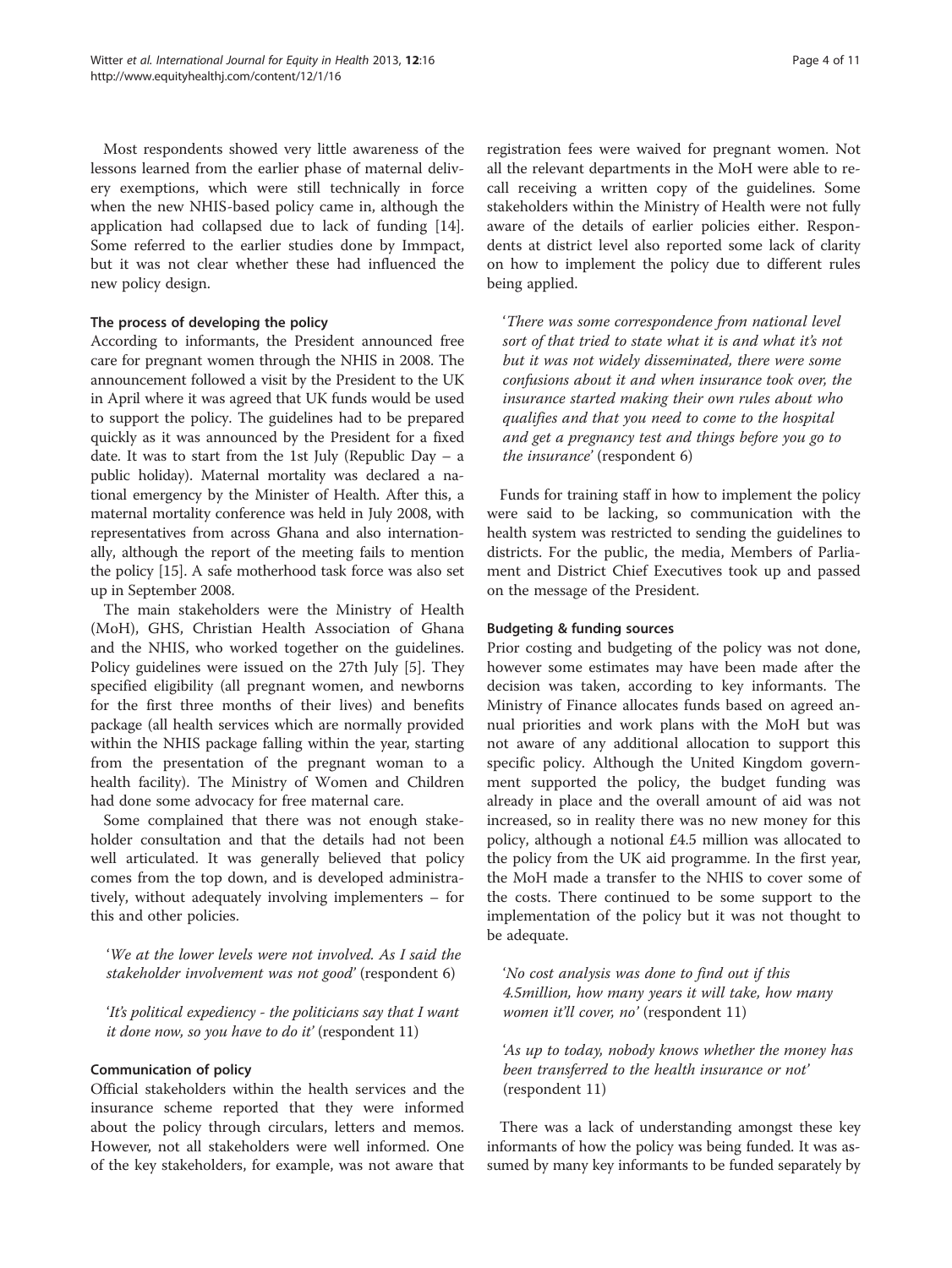government (from external sources), whereas in reality the funding is internal to the NHIS, borne from its routine sources. Many informants believed that having a government budget line for the policy was important for its sustainability.

#### Reimbursement systems

Services are repaid in a standard way for the NHIS, based on monthly claims. Reimbursement amounts are separated into service costs (based on agreed rates of fee per episode) and drugs, which are charged according to use. The fees per episode vary according to facility types, with higher level and private facilities paid at higher rates (reflecting their cost and subsidy structures) [[16\]](#page-10-0).

The policy implementation is affected by the funding delays (said to average 5 months), which are more generally an issue within the NHIS, and which cause facilities to withhold free services.

'If there are delays, it's just the delays in payment of general health insurance claims and not on maternity alone' (respondent 11)

'My main concern is the arbitrariness with which the facilities can decide that this month I won't do it because I haven't been paid. These are some of the problems' (respondent 3)

Some reported that reimbursements for maternal health care were handled more quickly than other general NHIS claims, but generally the process for vetting claims can be laborious and slow. Some regions within the NHIS system are currently piloting capitation, and this is reported to be causing additional problems with providers, who are resistant to this payment method.

#### Sustainability

The policy was perceived as having been kick-started by funds from the UK government. That raised concerns amongst some stakeholders about what would happen when the one-off grant ended. A number of respondents recognised that there is no dedicated longer term funding for the policy.

'The policy is working, the only boring aspect of it is that, you know it's for a period, when the funds are not there, how are we going to continue the policy?' (respondent 9)

Given that the policy is implemented within the NHIS system, most stakeholders consider it is sustainable if the health insurance is sustainable and if there is political commitment.

'It's sustainable as much as we have the will to make it sustainable, and I can say that to the NHI as well as long as Ghana decides that they want it to happen, it'll happen' (respondent 12)

However, others are sceptical about the something for nothing approach:

'It's not sustainable. People should contribute and I think we have the platform' (respondent 6)

No analysis of financial impact has yet been conducted. However, in 2008 the fixed transfer to district schemes per exempted member of any type was 14 Ghanaian cedis (GhC). Overall figures for claims and expenditure were lacking to assess the adequacy of this subsidy, but in the case of pregnant women, the NHIS tariff for ANC, normal facility delivery and postnatal care at the lowest level of facility would cost just over GhC 14. Any additional complication, illness during pregnancy or seeking care at higher levels would therefore have been certain to push the cost over the subsidy level [\[16\]](#page-10-0). Analysis carried out by the NHIS itself indicated that a growing deficit would accrue to the NHIS from the scheme, in the absence of additional support [\[17\]](#page-10-0).

#### Policy implementation

Implementation of the policy has reportedly varied due to different interpretation of the policy by various implementers. Some of these generated additional barriers for women. For example, some requirements for eligibility were imposed:

'One day we heard that before you qualify, everybody must have a pregnancy test and then we had to go and complain that why a midwife should do a pregnancy test to tell you that this woman is pregnant, so there were certain problems. Some of them will demand a scan before you qualify for reimbursement ... which was not free' (respondent 3)

The card is given for a year and covers all care within that year (maternal and incidental, such as malaria), according to key informants. But there have been differences in local interpretation of the package of care: 'Some of them by the mere word of abortion, then they won't pay but if the doctor wrote miscarriage then they will pay' (respondent 3)

'The weaknesses are the misalignment between protocols where health insurance determine what they will pay irrespective of what the service is suppose to provide; we keep going back and forth' (respondent 3)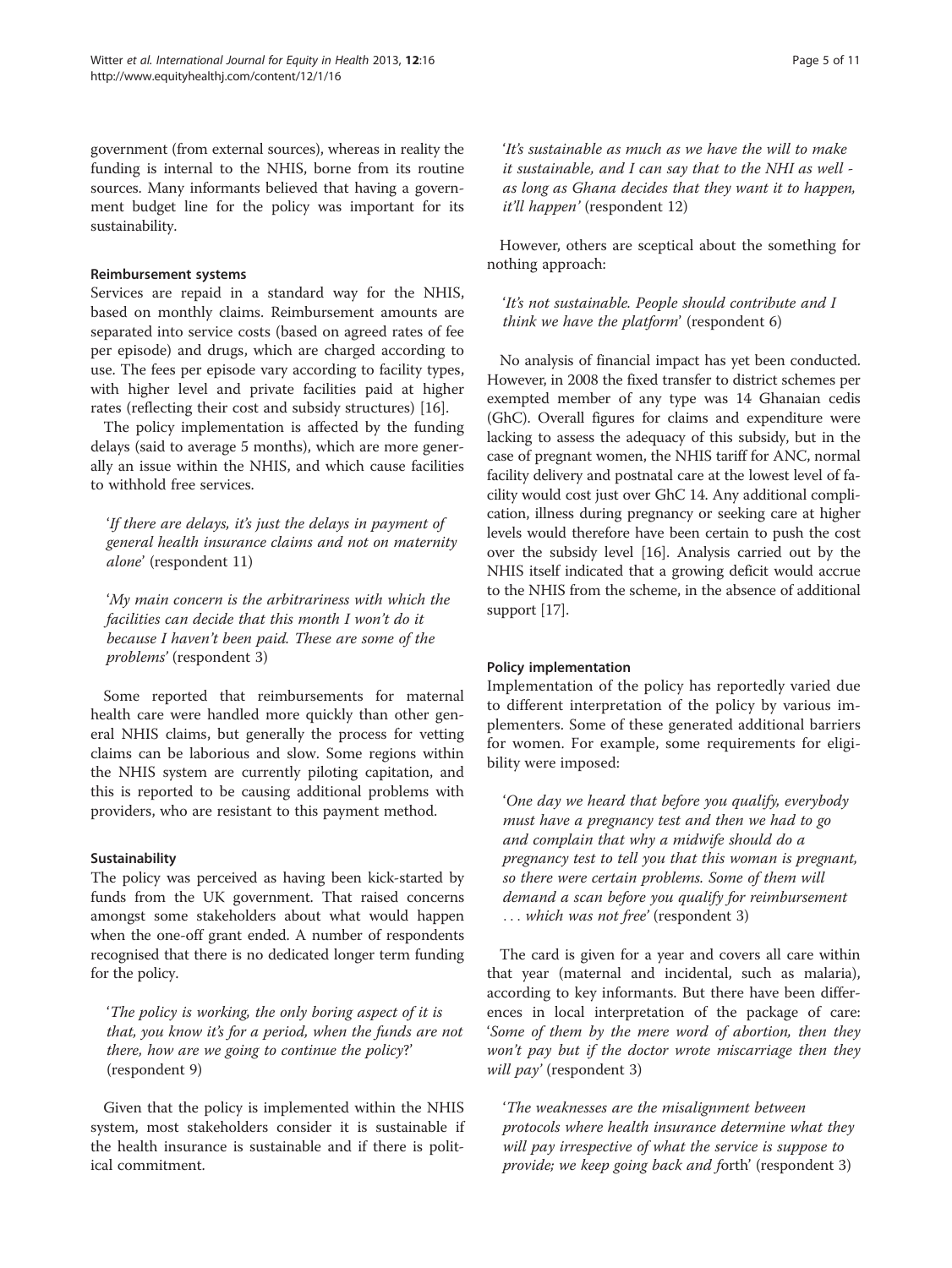Registration was also a barrier initially. In theory people have to register, have their photo taken, get a card – all of which takes time and money and can delay access to care. At the start, there were said to be disputes over whether women could be treated without these, and how to best organise the registration process for them.

'For example, if someone comes in Sunday, some of the insurance people say that if you treat them without being given authorisation, we won't pay, so the person need to pay upfront' (respondent 6)

Some of the measures were linked to trying to combat perceived fraudulent claims.

'They say that the delivery side can be one of the weakest link that people can defraud them so they try to put in mechanisms to prevent them' (respondent 6)

'Human beings we are like that, we always find ways from eating from the pot. So there were some mutual suspicions on both sides and sometimes people also felt that the insurance people are not paying them their due, which is sometimes also true because they'll take away some the money for not writing something on it so they'll deduct something' (respondent 6)

Certain facilities were more reluctant than others to implement the policy e.g. the teaching hospitals, which are autonomous institutions.

'Officially, they will say they are included but unofficially they don't give free maternal care' (respondent 10)

Some of these issues were however resolved over time (e.g. the NHIS was now reported to be paying for scans and allows palpation to confirm pregnancy).

'At all levels in the district, by them trying to work together, they improved their working so that it facilitated care for the women' (respondent 6)

# Management, monitoring and evaluation

Within the MoH, the policy is supposed to be monitored by the Family Health Division, but there are some organisational problems, as the midwives who are implementing the policy fall under the Institutional Care Division (ICD). In reality, this division is said to be more concerned with managing doctors and nurses, so the midwives and this policy are to some extent falling between two stools.

'Under ICD or either safe motherhood, there is no champion midwife in either ICD or safe

motherhood... maybe they need Director Midwifery Services so somebody who is the champion of midwifery services based in ICD' (respondent 8)

The lack of champions of the policy, from national down to local level, was raised by some informants.

'There is no champion at the regional level, there is no champion at the district, it's only the midwife at the facility level who is managing and the one who is supervising is the medical assistant, who half of the time is a male who has done no midwifery so he can't talk about that' (respondent 8)

Although the policy is monitored through routine NHIS systems, no plan was elaborated from the start to monitor or evaluate this policy specifically, although one is now planned, with UNICEF support, in 2012.

'It was part of the routine. It was integrated into the system' (respondent 6)

The Ministry of Women and Children are meant to represent the interests of women and children in relation to other ministries, feeding back information on priority areas and problems on the ground. However, they are not well resourced and have not been able to fulfil this role very effectively over the past few years. Technical departments are also not involved in monitoring the policy per se, though they do monitor changes to coverage which may result. The NHIS keeps records of numbers of women enrolled under the policy.

#### Perceptions of the effects on household costs

There are various costs which are not covered by the policy, including transport and minor personal items which are required for a delivery, according to KI.

'The financial access issue has been sorted out but it still depends, it may not be covering everything. It will not cover for instance your transport cost to the hospital and back. It will not cover the food you'll eat and so on and so forth and certain petty things. When you are going to deliver, you need to go with a pad and all those things; it is not covering those ones but the major things done for you are covered' (respondent 7)

The NHIS has a list of approved drugs, so drugs which are off this list are charged, though these should not generally be necessary.

'They say it's proprietary drug so you have to buy it and maybe they'll say buy this or do this. I mean some of the facilities they'll always find some excuse and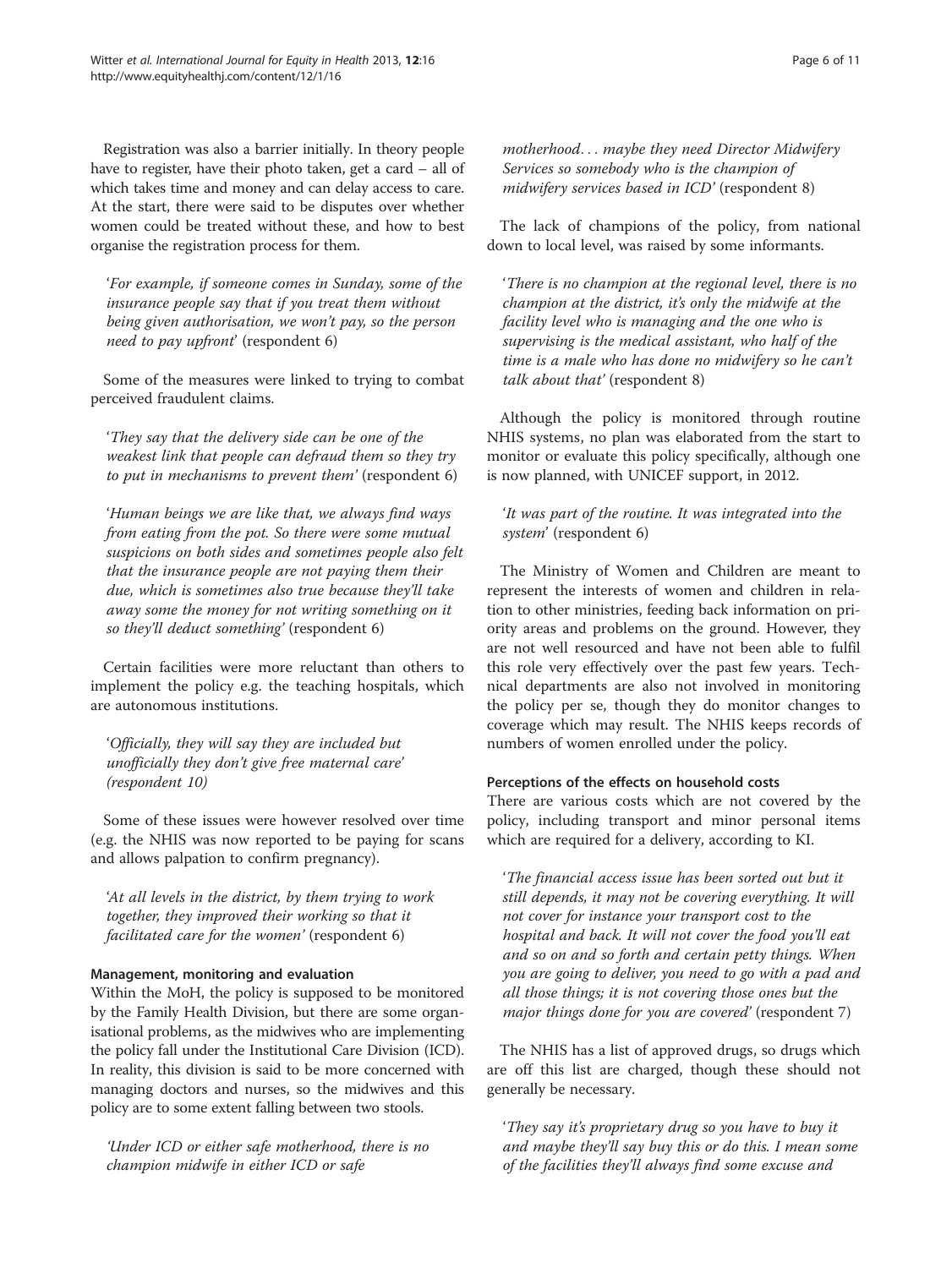take some cedis from you. In the ward, they'll collect ward fees and they'll ask you to bring some soap and dettol and some things' (respondent 6)

There are also reports by informants of additional or informal charging, either opportunistic or related to delays in reimbursements by the NHIS. This is not specific to the free care policy but applies across all sorts of services. There are even cited instances of double-billing (to the patients and the NHIS).

'You get to a facility and you are entitled to some medications, they say we don't have and they write it for you, what do you do? You have to go and buy' (respondent 11)

'Some of the answers we get from some of the facilities: if I have not received reimbursement and I'm running on my own resources, then sometimes some of the things, you have to write it for the client to go and buy' (respondent 7)

The culture of giving gifts to midwives is also cited as a factor driving informal payments, which can come to a significant cost for women.

'They say it's the custom of midwives that when you come and deliver, you'll come and say thank you to the midwife... and they determine what they should bring to thank them, so they tell you they want this soap, they want this perfume, they want this piece of cloth, so in the end the money the woman spends in buying things to say thank you to the midwife is more than the fee she would have paid if she were being charged' (respondent 8)

#### Perception of the effects on access

Despite these concerns, there was a feeling that the policy has reduced delays in accessing care for women.

'The strength is that it provides access and one good thing was that even if you are not registered or on admission for complications or anything, the hospital initiates the process of getting you registered and so you don't have to go and register before you come' (respondent 3)

'Breaking the financial barrier is a very big strength. Then we used to hear of children or mothers being detained because they couldn't pay their fees, now there's nothing like that' (respondent 5)

However, some services seem to have increased more than others:

'Antenatal uptake has gone up very dramatically. Assisted delivery has not gone up that much and there are service provision reasons for this, and I believe one of the reasons is certain demands that are made on the women especially when they are going to deliver' (respondent 12)

Policy makers acknowledged that there are other barriers (financial and non-financial) to the use of health care services beside payment at the point of care. Other access barriers include distance to facilities, socio-cultural barriers, and supply-side barriers, such as the lack of availability of critical equipments and drugs at the point of need, lack of availability of skilled staff and poor attitude of providers. Other policies are in place to improve the situation – e.g. the policy of placing midwives in each community – however, these are also facing implementation challenges.

Differences in physical access to facilities also means that better off women are able to benefit disproportionately, according to some key informants.

'One of the major weaknesses of that policy was that, it was supposed to be a pro- poor policy but it didn't work out because of the way the facilities are sited. The facilities in our country are sited more skewed towards the urban that have money and so those who were benefitting from the free care were those who did not really need to benefit' (respondent 6)

# Perception of the effects on facilities and staff

Facilities and staff were reported to have faced increasing workloads as a result of the policy, especially in urban areas.

'The initial problem was congestion. I think now people have come out with contingency measures and they have reorganised themselves to be able to deal with the increasing numbers, especially in the urban areas where there was serious increase' (respondent 3)

'It did increase the workload tremendously. The antenatals were crazy' (respondent 6)

For the private sector, it is also reported as having driven up business:

'The private, they are happy because it's increased the numbers because the private used not to get many but now if they are accredited, they have those numbers' (respondent 11)

Some comment on the inadequate resources for providers, though it is not clear whether there is any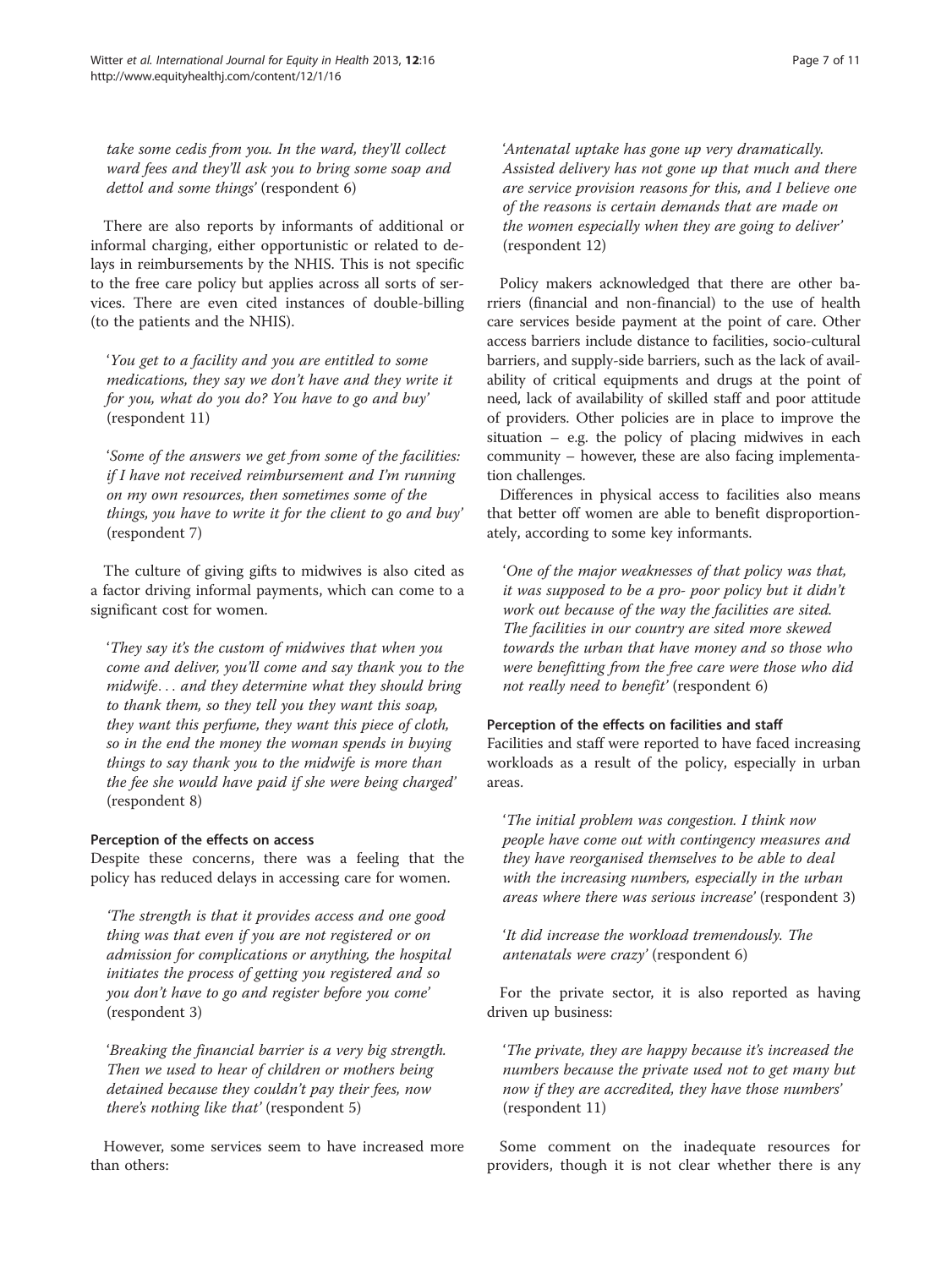difference between this policy and others services refunded by the NHIS. (Facilities are now paid for all services using a fixed cost per episode, but with variable charging for permitted drugs, according to actual usage). The tertiary facilities are reported to be particularly unhappy with the tariffs. Others point to discrepancies in payments made to different facility types.

'From the provider side, they also complain about the tariffs they get from health insurance. They think it's inadequate, health insurance also thinks that whatever we put in is also inadequate so for money, it's never enough, we just have to manage and see that the policy is carried out' (respondent 5)

However, it is also important to note that the increase in workload had meant a reported growth in revenue for providers, which was reported to have fed into some improvement in some of the facilities.

'The overall effect, because it was channelled through the insurance, capital influx in terms of IGF [revenues from user fees and insurance payments/ increased for facilities' (respondent 6)

However, at individual staff level, the incentives embodied within the policy may be less encouraging, leading to some evidence of 'passive resistance' from providers.

'A circular was issued to all midwives to stop collecting anything because insurance was going to pay for it but after that, in some areas, some midwives at the periphery will no longer take a labour case after eight pm' (respondent 11)

# Perceived effects on quality of care, utilisation and health outcomes

Some key informants report concerns that the increase in workload has affected quality of care negatively. Some also mentioned that there were incentives not to refer, so as to keep the full reimbursement and cost cutting by providers.

'People were keeping patients to deliver to the end so that they also benefit or you pay for their bill before they leave, so those were some of the challenges' (respondent 3)

'They don't give the necessary medications they are supposed to do because they are doing more of capitation within the program because all these cases get a certain package' (respondent 3)

There are also some fears that the policy provides an incentive to increase fertility, and for women to make frivolous use of services, though equally others protest that both of these are not plausible. Most perceive an increase in supervised delivery rates, in caesareans in particular, and a reduction in maternal mortality.

# Overall views of the policy and stakeholders' recommendations

Key informants were positive about the policy as a whole and about the need to address financial barriers – only one advocated for a major change, involving a shift to means-tested support.

'For the future, this policy should stay; the government should find a way to support it and all the players, everybody who has something to do with it should make sure it stays' (respondent 2)

They made a variety of recommendations to strengthen and supplement it, including:

- Better public education, to increase demand for the service
- Improving access and transport, so that all can benefit, and in a timely way
- Some suggest conditional cash transfers to cover transport costs
- The more general cultural barriers also need to be addressed for the policy to meet its goals
- Complementary measures are needed on the supply side, including ensuring that there are enough midwives.
- Ensuring that the health system has the necessary supplies and facilities to provide the services
- There should be good general monitoring, but also focussed on equity
- In order to sustain and extend the policy, longer term funding sources need to be identified
- Family planning services should be added to the package, as this is cost effective and saves lives

# **Discussion**

The study was based on existing literature – grey and published – and on a limited number of key informant interviews. The key informants reflected key stakeholders on the health system and official side – users and civil society organisations were not represented as this was an initial exploratory study into policy process and implementation issues. The two districts were in the Greater Accra region, so the geographical scope was also small. The limitations of these methods have to be acknowledged. To a large extent, the study serves to raise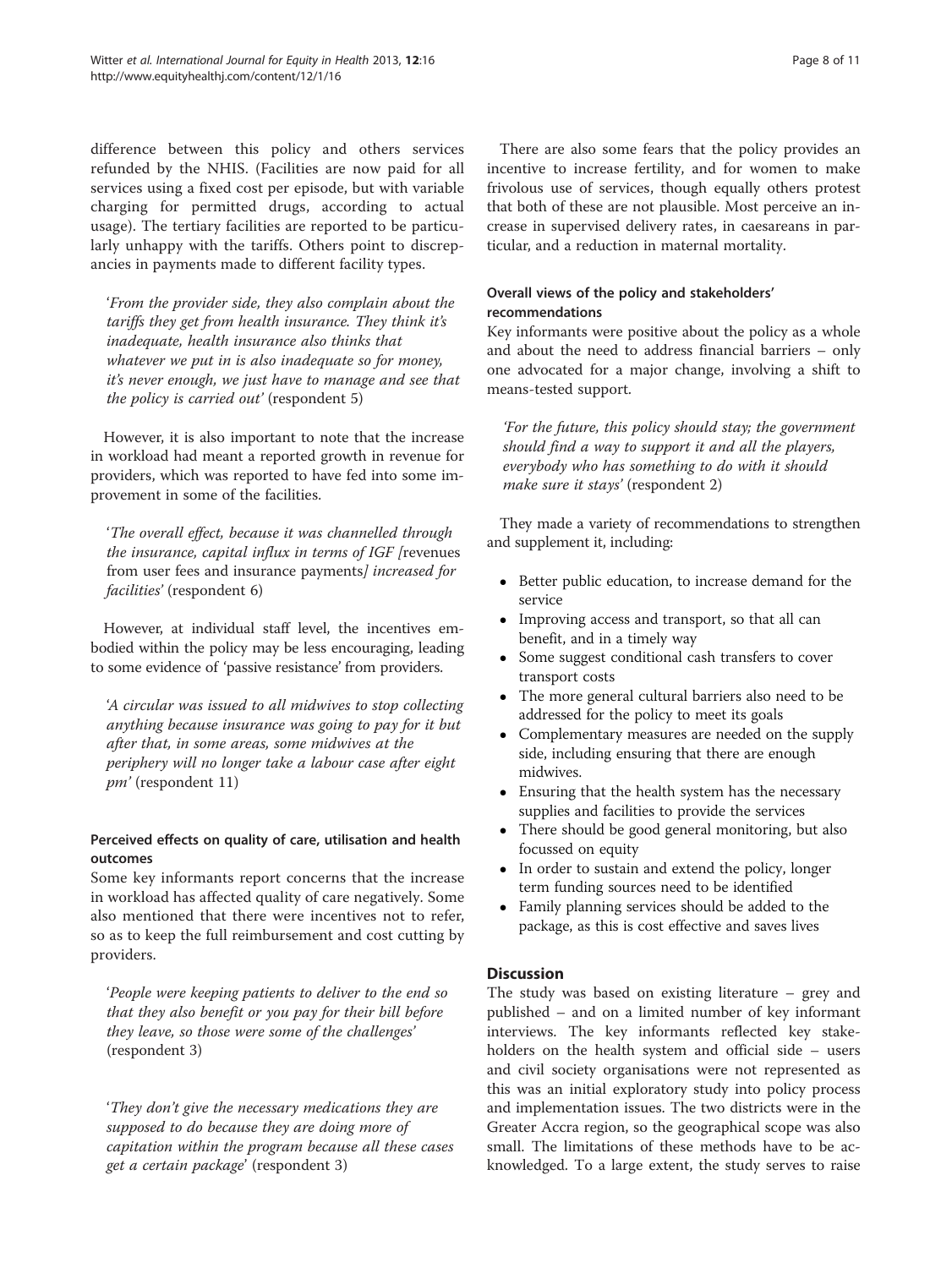questions for further research, rather than definitively answer them.

For the maternal exemptions, there is a clear understanding of the objectives of the policy, though few refer back to the experiences of predecessor policies (the delivery exemption policy and the exemption of under-fives, both still theoretically in place when these new initiatives came in). This may be a missed opportunity, as many of the themes of the interviews reflect problems identified before. This has also been raised in other countries in the region – for example, in Niger or Mali, NGO pilot projects were not taken into account in developing national policies [[18\]](#page-10-0), while in Senegal, experiences in the first phase regions were not evaluated before scaling up [\[9](#page-10-0)].

The policy of free NHIS membership for pregnant women appears to have been a political initiative, which was introduced rapidly and with limited stakeholder consultation, which again is a finding shared in many other countries which have recently introduced targeted exemptions [[10](#page-10-0)]. It was supported by DFID and was believed by many to be externally financed, but in fact there were no additional resources at its disposal beyond existing budget support, and it appears that the NHIS has been funding it out of its internal resources, at least after the first year. Its sustainability is therefore bound up with that of the NHIS more broadly, and indeed adds to financial concerns already outlined in previous studies [[16,19](#page-10-0)].

Communication of the policy was limited to bureaucratic transmission of guidelines, as it was the case in many countries in the region [[10,20\]](#page-10-0), and some media coverage, which is thought to have reached most people, at least for the pregnant women policy.

Some variation in interpretation and implementation was noted for the pregnant women. Some were initial problems which were reported to have been subsequently addressed, though perhaps not for the teaching hospitals, which were reported to be not complying with the policy.

The main concerns for providers are delays in relation to reimbursements and the workload which claims processing creates - a finding which fits with other recent studies from Ghana [\[21](#page-10-0)] and is limiting the effectiveness of similar policies in the region [[22](#page-10-0)]. However, there is some qualitative evidence that facilities overall are benefiting from the increased revenues relating to greater maternal care use, as we have seen in other countries such as Burkina Faso [[23,24\]](#page-10-0). The impact of the policy on quality of care is not clear at this stage, but some concerns were raised in relation to the pressures of workload and the incentives not to refer and to cut costs which are generated by the tariffs.

From the point of view of policy effectiveness, the greatest concern is the presence of informal charging, which appears to be both a response to the delays in funding (legitimate charging, one might call it, to fill gaps) [[25\]](#page-10-0) and rent seeking by staff. From a staff perspective, the policy has added to their workload while potentially reducing their ability to sell items to and receive gifts from patients. Their response – passive resistance, which passes a variety of costs on to patients – undermines the policy's goals of increasing access. Some recent studies from Ghana also raise concerns that the insured are discriminated against because they do not bring in direct payments [[26\]](#page-10-0).

The respondents' perceptions are that utilisation has increased, but especially for some services (antenatal in particular, and possibly also caesareans) and in some areas (urban), where women have better access. This raises equity concerns, but also concerns in relation to improving maternal health. As deaths are focussed amongst poorer women and more remote women, efforts must be made to reach these groups. The continuing existence of geographical and socio-cultural barriers, combined with continued informal charging, may limit the benefits for the group of women who are most in need, although a recent study in Brong Ahafo did find significant benefits for poorer women from the policy [[7\]](#page-10-0). More research must be done in Ghana to provide evidence and support action for the poorest.

In line with the manner of introduction of the policy, it seems that there were no comprehensive estimates of the cost of the policy, or ongoing financial support for it. The main difference from the earlier Delivery Exemption Policy is that this absence of sustained funding has been masked by the general revenues of the NHIS, which have subsidised the policy. As respondents correctly identified, the funding of the policy is as sustainable as the NHIS and the political commitment made to it. It has to be recognised, however, that the policy adds to the financial risks faced by the NHIS, as currently managed. A recent report by the World Bank suggests that the NHIS has "serious structural and operational inefficiencies and is on a trajectory to go bankrupt" [\[19\]](#page-10-0).

Previous studies have emphasised the lack of donor involvement in supporting exemption policies in the region [[10](#page-10-0)]. In this case, a donor appeared to play a catalytic role in kick-starting the policy, but then played no further role in funding or providing technical support for it.

Overall, key informants are positive about the policy, focussing largely on the complementary measures which are needed on the demand- and supply-side, and also the need for longer term funding and effective monitoring of the policy. After four years of operation, there is a clear need to understand better the cost effectiveness of this policy. The lack of monitoring and evaluation plan has meant that nothing beyond coverage of women has been routinely collected. The need for policy 'champions' at different levels of the health system and more clearly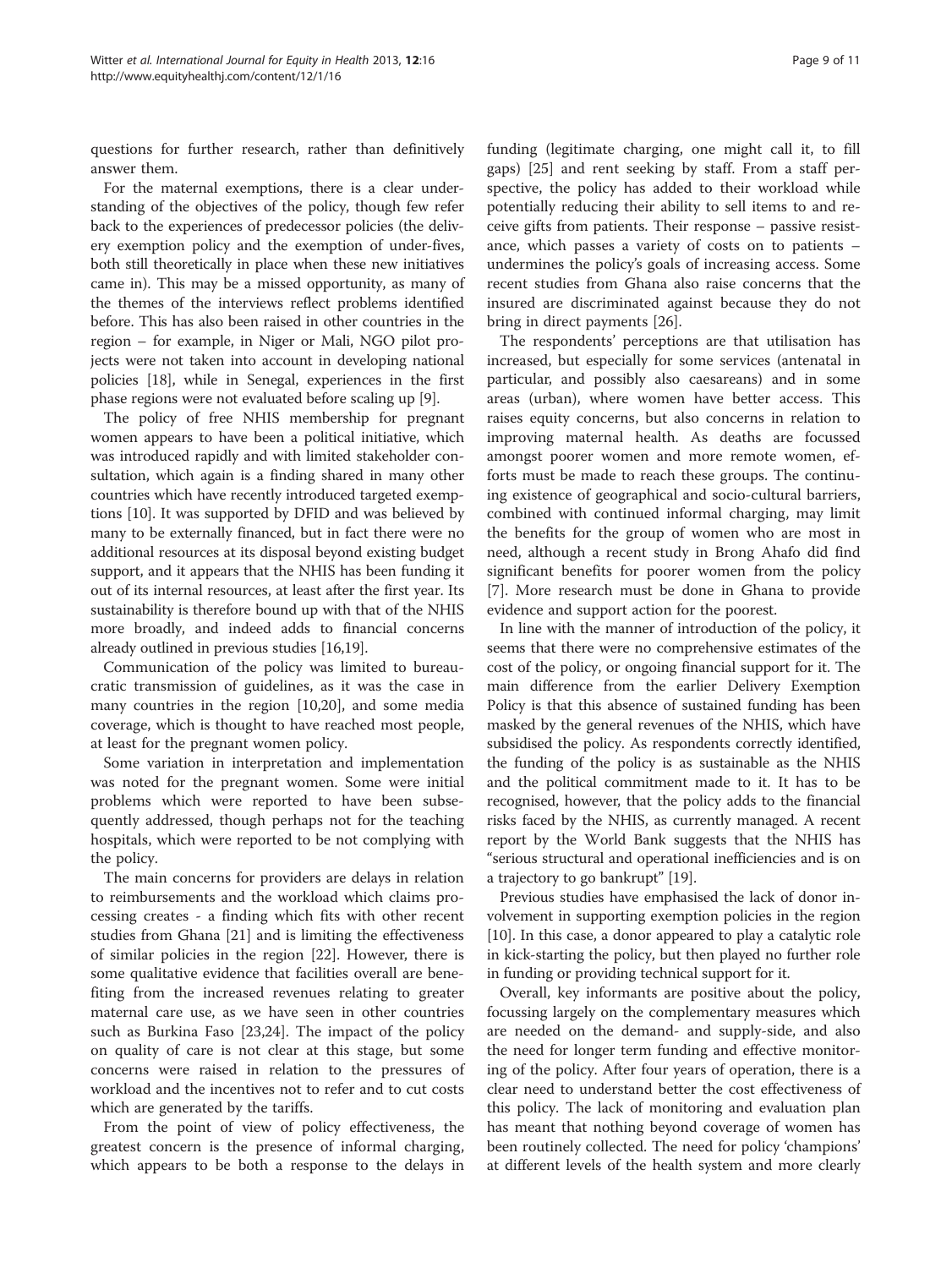delineated responsibilities for managing it also emerge from the interviews.

The study findings are consistent with previous studies in Ghana relating to exemption policies, particularly in relation to problems of delays in reimbursement, and lack of incentives to award full exemptions at the service provider level [\[1,25](#page-10-0),[27](#page-10-0)]. The main change is that the costs are now borne by the NHIS, which is currently able to provide a more reliable funding source. Many of the issues raised by the key informants are also reflected in early studies on the NHIS, which have also found, for example, that facilities are benefiting from increased cash flow, while being concerned about tariffs and claims management workload [[16](#page-10-0)]. The constraints found in Ghana are also echoed in other countries in the region [\[12,28](#page-10-0)].

While Ghana has been active in developing policies to improve financial access to reproductive and child health care, other supply-side challenges remain, which have considerable potential to undermine the goal of reducing maternal mortality (even if women and babies reach facilities). A recent assessment of Emergency Obstetric and Neonatal Care in Ghana [\[29](#page-10-0)] highlighted a number of ongoing challenges, including gaps in infrastructure, transport, human resources (especially in relation to equal distribution and essential skills), equipment, blood and drugs. 58% of deliveries are currently supervised by a skilled birth attendant in Ghana (ranging from 29% in the Northern Region to 80% in Greater Accra). Yet only 21% occur in a facility with partial Basic Emergency Obstetric and Neonatal Care services or better. Met need for emergency obstetric care was estimated at 34% (but just 7% in the Northern Region). Nationally, 7% of deliveries are c-sections, but only 4% of deliveries are caesarean sections performed in a Comprehensive Emergency Obstetric and Neonatal Care facility.

While the study set out to understand the development and implementation of the free care policy for the under-18 s, this component had to be dropped due to low awareness by respondents. People were unable to say how it was developed, funded or implemented, nor what its effects have been. As this policy bucks the regional trend of focussing exemption policies on mothers and under-fives (groups specifically targeted by the Millennium Development Groups), we conclude that it should be a priority to study this policy in more depth in future, to provide lessons for the region on its costs and effects.

#### Remaining research questions

For the under-18 s policy, all of the process questions which this study aimed to answer remain unanswered. As a priority, the MoH and the NHIS should seek to document how the policy is operating, as well as addressing the wider questions listed below.

that a future evaluation will focus on the following priority questions. These are of relevance not only to Ghana, but beyond, as countries search for effective mechanisms to extend universal health coverage

- What is the cost of the policy, and how is the cost profile changing over time?
- Who has benefited from it?
- How has utilisation responded for the various services (antenatal care, supervised deliveries, caesareans, postnatal care)?
- How have facilities been affected, and how have they reinvested additional resources (if any)?
- How have staff incentives been affected?
- What impact has the policy had on quality of care?
- How much variation in performance of the policy has there been between the regions, between the sectors (public, private and mission), and between levels of the health system?
- What has driven those variations in performance?
- What impact is the policy having on NHIS financial sustainability?
- How cost-effective is the policy as a whole?

# Conclusions

Ghana has to be congratulated for its persistence in trying to address financial barriers. Maternal utilisation and health indicators are improving over time, though supervised delivery remains relatively low and hard to shift. However, many themes from previous evaluations have recurred in this study – particularly, the difficulties of getting timely funding to facilities, of controlling charging of patients, and of reaching the poorest. These themes are consistent with other studies in the region, and suggest that shifting funding to the NHIS has not addressed some of the broader systemic issues raised in relation to stand-alone exemption policies. Countries such as Cote d'Ivoire, Mali and Senegal which are considering how to integrate exemptions into their national health insurance systems should reflect on the challenges which this may bring. Given that both policies are supported by general NHIS revenues, their longer term sustainability is also linked to the good management of that scheme. The wider concerns about raising quality of care, and ensuring that all supply-side and demand-side elements are in place to make the policy effective will take a longer term and bigger commitment. Given the absence of information and insights into the under-18 s policy, that would benefit from an urgent review of implementation and effectiveness.

#### Competing interests

SW, BG and VR have no competing interests to declare.